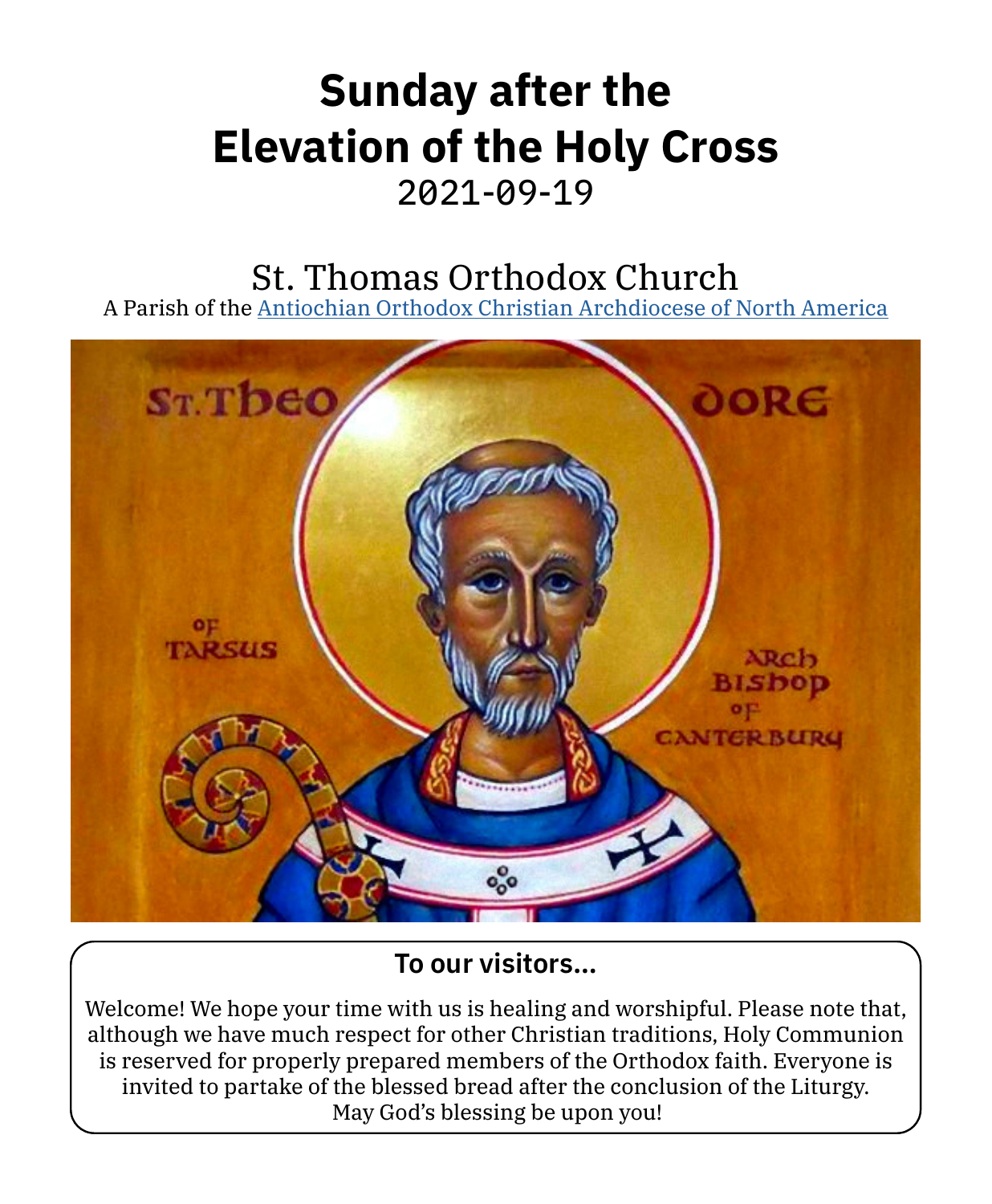# **Hymns in Today's Liturgy**

#### **Resurrectional** *Apolytikion* **(Tone 4)**

LHaving learned the joyful message of the Resurrection from the angel the women disciples of the Lord cast from them their parental condemnation. And proudly broke the news to the Disciples, saying: Death hath been spoiled; Christ God is risen, granting the world Great Mercy.

#### *Apolytikion* **of the Elevation of the Holy Cross (Tone 1)**

O Lord, save Thy people and bless Thine inheritance, granting to Thy people victory over all their enemies, and by the power of Thy Cross preserving Thy commonwealth.

#### *Apolytikion* **of St. Thomas (Tone 3)**

O Holy Apostle Thomas, intercede to the merciful God, that He grant unto our souls forgiveness of sins.

#### *Kontakion* **of the Elevation of the Holy Cross (Tone 4)**

Do Thou, Who of Thine own good will was lifted up upon the Cross, O Christ our God, bestow Thy bounties upon the new Nation which is called by Thy Name; make glad in Thy might those who lawfully govern, that with them we may be led to victory over our adversaries, having in Thine aid a weapon of peace and a trophy invincible.

# **Epistle**

#### **Galatians 2:16–20**

Brethren, knowing that a person is not justified by the works of the Law, but through faith in Jesus Christ, even we have believed in Jesus Christ, that we might be justified by faith in Christ, and not by the works of the Law; for by the works of the Law shall no flesh be justified. But if, while we sought to be justified in Christ, we ourselves also were found sinners, is Christ then a minister of sin? God forbid! For if I build up again those things which I destroyed, I prove myself a transgressor. For I through the law died to the law, that I might live to God. I have been crucified with Christ, nevertheless I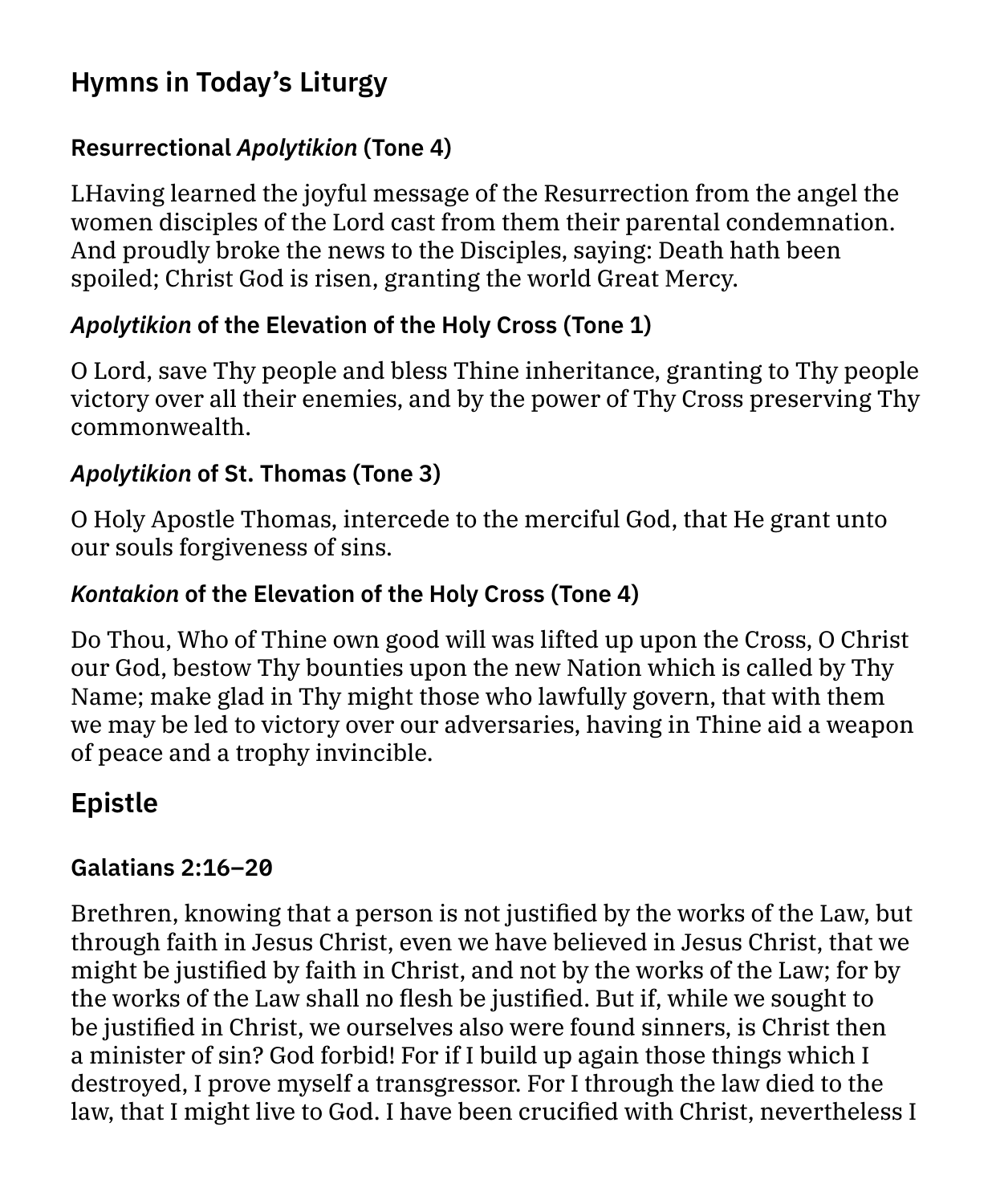live, yet not I, but Christ lives in me; and the life which I now live in the flesh I live by the faith of the Son of God, who loved me, and gave Himself up for me.

## **Gospel**

#### **Mark 8:34–9:1**

The Lord said, "If any man would come after Me, let him deny himself and take up his cross and follow Me. For whoever would save his life will lose it; and whoever loses his life for My sake and the Gospel's will save it. For what does it profit a man, to gain the whole world and forfeit his soul? For what can a man give in return for his soul? For whoever is ashamed of Me and of My words in this adulterous and sinful generation, of him will the Son of man also be ashamed, when He comes in the glory of His Father with the holy angels." And He said to them, "Truly, I say to you, there are some standing here who will not taste death before they see the Kingdom of God come with power."

## **Synaxarion**

On 19 September, in the Holy Orthodox Church we continue the celebration of the Elevation of the Precious and Life-giving Cross, and we commemorate the holy Martyrs Trophimos, Dorymedon, and Savvatios.

> O Trophimos, Dorymedon, and Savvatios, but one in spirit, Ye are by sword and irons adorned with meed and trophies. On the nineteenth fell Trophimos with fellow contenders.

In 278, during the reign of Probus, Trophimos and Savvatios came to Antioch, and seeing the city celebrating the festival of Apollo at Daphne lamented the blindness of the people. They presented themselves as Christians to Atticus the Governor and refused to take part in the revelry. Atticus subjected each man to cruel tortures: Savvatios gave up his spirit during sufferings, but Trophimos was imprisoned in various places and beaten at each stop. At Synnada, Dorymedon, a counselor and a pagan, came to the prison and cared for Trophimos. When another pagan feast came, Dorymedon also refused to sacrifice to the idols, proclaimed himself a Christian, and was also imprisoned. The torturer ordered Trophimos